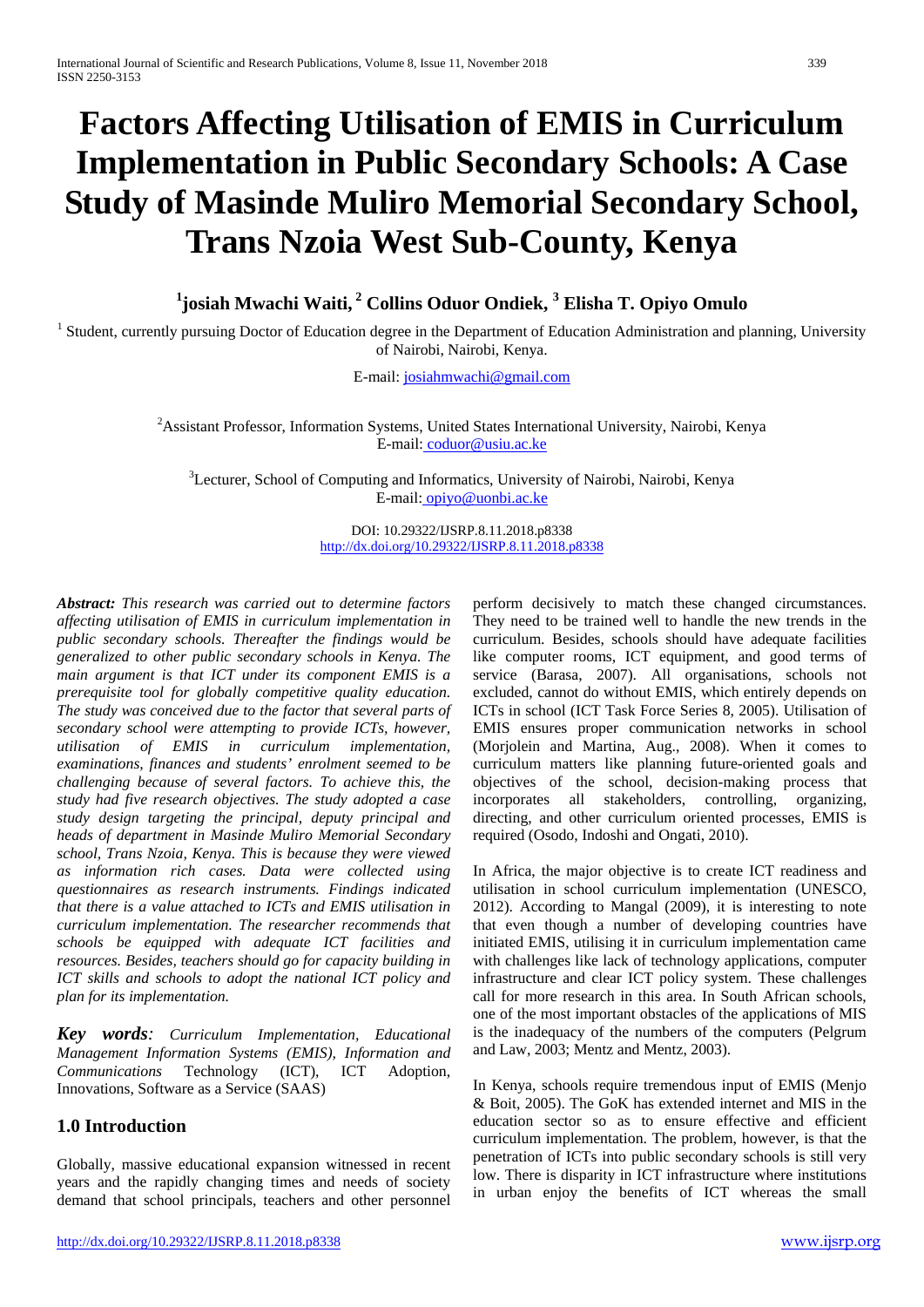institutions in rural are still locked out of the information era (The Standard, Mon., March 29, 2010).

# **1.1 The case study of Masinde Muliro Memorial Secondary School**

Just like all other secondary schools, Masinde Muliro Memorial operates within a given locality with its particular material resources, decision-making procedures and philosophical orientations. All these factors interact with each other in a social system that requires EMIS for purposes of curriculum implementation. However, the challenge is that there is underutilization of EMIS in the school in curriculum implementation.

# **1.2 Statement of the problem**

Despite the efforts by the GoK in paving way for ICTs and adopt EMIS utilization in curriculum implementation, most schools are unable to utilize EMIS (UNESCO, 2012).The slow extent to which EMIS is being utilised in schools needs to be adequately addressed.

# **1.3 Research objectives and questions**

The following are the objectives of the study:

- i. To assess the current status of ICT infrastructures in school
- ii. To find out the status of EMIS utilization in school
- iii. To suggest possible measures for improving utilization of EMIS in curriculum implementation
- iv. To investigate the factors hindering EMIS utilization in curriculum implementation process in school
- v. To find out the ICT services being utilized for curriculum implementation in school

The following research questions were formulated from the stated objectives:

- i. Which ICT infrastructures are available for use in curriculum implementation?
- ii. What is the status of EMIS utilization school?<br>iii. What measures can be taken to improve utiliz
- What measures can be taken to improve utilization of EMIS in curriculum implementation?
- iv. What are the factors hindering EMIS utilization in curriculum implementation in school?
- v. Which ICT services are being utilized for curriculum implementation in school?

# **1.4 Hypothesis of the study**

If EMIS is implemented, there will be effective utilization.

# **1.5 Scope of the study**

Trans Nzoia West Sub-County is one of the locations where the utilization of EMIS in curriculum implementation is limited (RoK, 2018). This reckoned the need for the study.

## **2.0 Literature review**

The force driving globalization in the  $21<sup>st</sup>$  Century is undoubtedly ICT (UNESCO, 2012). Information and Communication Technology (ICT) has become the most important issue in the field of current educational theory and practice where many countries of the world are now focusing on applying in education (Ndemo, 2010). This reckoned the need to understand what ICT entails and its specified aspect integrated in school curriculum for the sake of the study.

Torero and Braun (2006) cited in Ngoma, (n.d) have defined ICT as the computing industry (hardware, software, networks, the internet and related services); electronic data, processing and display (such as photocopiers, cash registers, calculators and scanners as well as myriad of less-well known machines specifically tailored to production and manufacturing); telecommunication and related services (such as fixed and cellular telephones, facsimile machines, instant messaging and teleconferencing). For the need of this study, the focus was mainly on the EMIS utilisation in curriculum implementation, a component that requires computers and internet connectivity for implementation to take place effectively.

To recognize EMIS utilisation in curriculum implementation, the Kenya's 2010-2015 strategic plan focused on developing physical ICT infrastructure and maintenance of ICT tools and equipment in schools. This was for the purpose of equipping teachers with computer skills as well as utilising EMIS in the school curriculum implementation (GoK, 2015). From the reviewed literature, principals and teachers in public secondary schools in Kenya should work with the new technological programs like EMIS (Mumbua, 2009).

# **3.0 Research methodology**

#### **Research design**

The study adopted specifically a case study design (Best and Kahn, 2006). The major criterion was of using the case at hand for further generalisations in other public secondary schools as social institutions (Orodho, 2009). The researcher collected information about respondents' attitudes, opinions, habits or a variety of education or social issues as per the requirements of EMIS.

#### **Target population**

The target population constituted 1 principal, 1 deputy principal and 6 heads of departments, hence, a total population of 8 persons (MoEST, 2017). They are rich with ICT and EMIS information; hence oversee the utilization of EMIS in curriculum implementation.

## **Sampling technique**

Credibility of the study was judged by its sampling technique (Kothari, 2004). The study adopted a purposive sampling technique whose major criterion was of using adequate number of respondents, that is, a sample size of 1 principal, 1 deputy principal and 6 heads of department.

#### **Data collection and analysis**

To determine instrument reliability, the raw scores obtained from principal's interview schedule, and questionnaires for deputy principal and HODs were summarized, coded, edited and synthesized to reveal the essence of data (Mbwesa, 2006).

## **4.0 Research findings and discussion**

The researcher was able to administer principal's questionnaires and 6 HODs' questionnaires. All questionnaires were returned dully completed. These questionnaires were then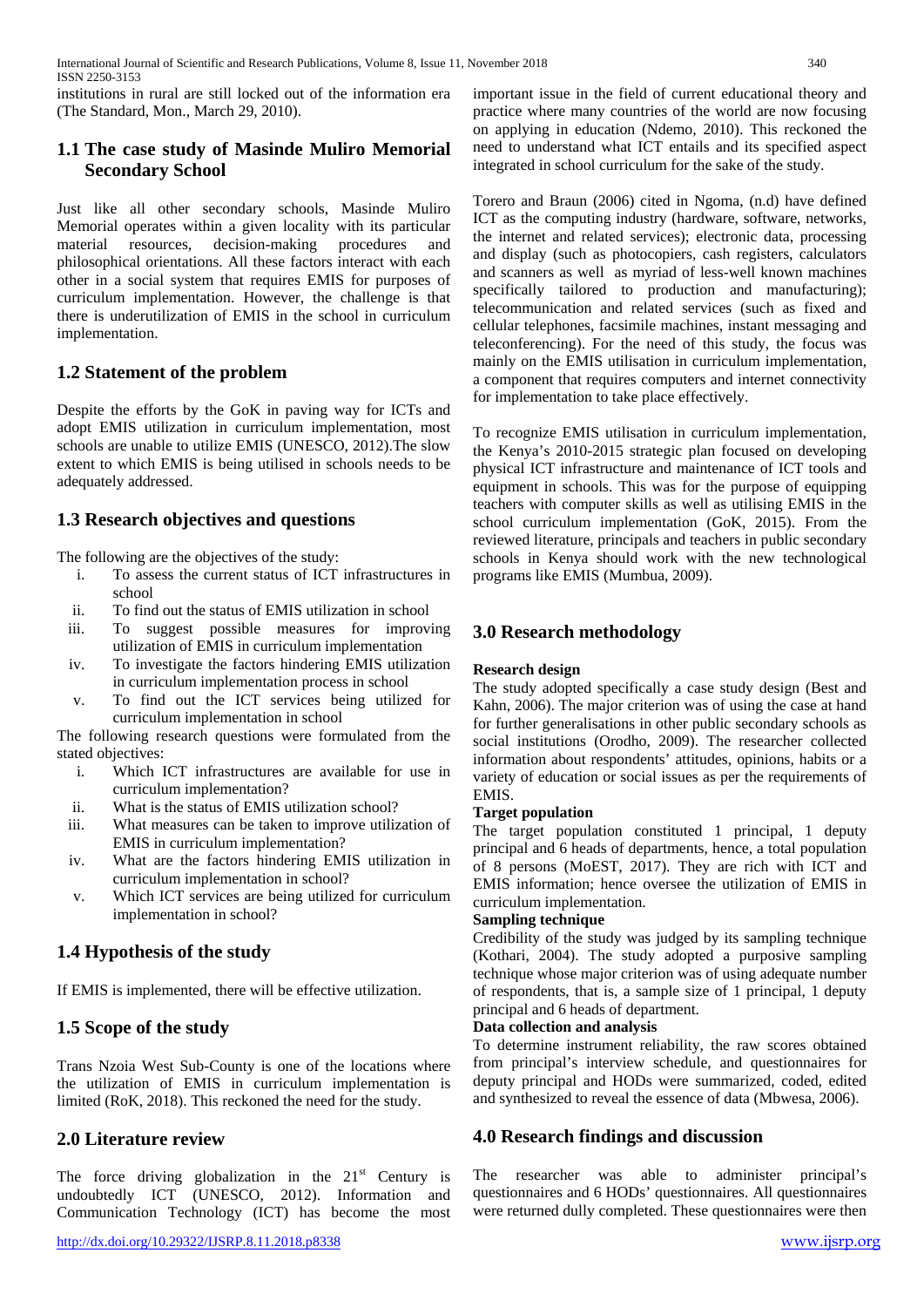analyzed and interpreted. The findings comprise the information obtained from analyzed questionnaires, observational checklist, interview schedule and literature review. The findings are reported on the basis of the questions formulated from research objectives.

#### **Question 1: Which ICT infrastructures are available for use in curriculum implementation?**

In order to answer this question, it was prerequisite for the researcher to establish whether respondents were engaged in any observable EMIS utilization in school curriculum implementation. It was therefore necessary to find out on the availability and distribution of computers in school and any future plan of acquiring more ICT facilities. The principal and HODs indicated that at least there was a representation of teachers seen to be engaged in ICT integration in school curriculum and that the school had a plan of constructing a computer laboratory and equipping it with computers. But the problem was availability of computers and internet connectivity to enhance EMIS utilization. That is the main issue that this study sought to establish.

#### **Question 2: Which ICT services are being utilized for curriculum implementation in school?**

This research questions was basically concerned about other ICT devices used in school for teaching and learning. Respondents were to identify other ICT media education devices beside computers that were being used to equip learners with ICT skills to improve the quality of education. The results indicated that smart phones, television and photocopiers were the commonly used ICT media education devices in school. Tape-recorders, telephone and video were used to a smaller extent. This indicated that ICT integration in school curriculum was being realized but the problem was the factors impeding the process of EMIS utilization in curriculum implementation.

#### **Question 3: What are the factors hindering EMIS utilization in curriculum implementation?**

In order to identify the factors hindering EMIS utilization in curriculum implementation, the principal and teachers were asked to state the factors. From their statements, the respondents considered inadequate funds, poor connectivity of electricity, small rooms, lack of clearly revised ICT policy in the school, and inadequate ICT materials as hindrances to EMIS utilization in school curriculum implementation. Statements from the respondents indicate that if the factors can be worked on and improved, they would be very important determinants for ICT integration and hence for EMIS to succeed.

#### **Question 4: What measures can be taken to improve utilization of EMIS in curriculum implementation**

This question aimed at capturing possible measures to improve EMIS utilization in curriculum implementation. The results indicated that the principal and teachers recommended for teacher in-service courses on ICTs and EMIS utilization. This is an important aspect because if teachers were allowed to go for in-service courses on ICT, they would be comfortable to apply the skills on how to utilize EMIS in curriculum implementation. They also advocated for the need to equip the schools with power, build computer laboratories, and specialists to assist them in case of a problem.

## **5.1 Conclusions**

The study found that the utilization of EMIS in curriculum implementation, given the right conditions, would provide teachers and principals with opportunities to improve professionally. These teachers and principals would then transform education and help students acquire confidence and pleasure in new technologies by being familiar with ICTs and EMIS application skills for problem-solving, information gathering and interpretation. The study established that there is no one factor that can be exclusively attributed to the utilization of EMIS in curriculum implementation. The factors are interrelated. Teachers and the principal emphasized the need for equipping the school with power, building computer, laboratories, and government sponsorship for purposes of EMIS utilization in curriculum implementation.

# **5.2 Recommendations**

For the utilization of EMIS in public secondary schools to be realized, there was need for the study to provide recommendations that would guide policy-makers. The recommendations are therefore divided into those with policy implications and those meant for further research.

## **5.2.1 Policy implications**

- (i) Training of teachers in ICT applications and software programs for curriculum implementation should be undertaken by KEMI, colleges and universities.
- (ii) The GoK should collaborate with CFSK, NEPAD and other legalized Development Partners to equip schools with adequate ICTs.
- (iii) Public secondary schools should adopt the national ICT policy.

## **5.2.2 Recommendations for further research**

The following are recommended areas for further research basing on this study:

- (i) The role of KEMI in EMIS utilization in school curriculum implementation as perceived by principals and teachers.
- (ii) The initiative of ICT mobile laboratories in stimulating demand for EMIS utilization in curriculum implementation.

## **6.0 References**

Adera, E. (March 29, 2010). The Silicon Valley comes to Kenya. The Standard, p.2.

Barasa. J.M.N. (2007). Educational organization and management. Nairobi, NRB: Jomo Kenyatta Foundation.

Best, J., & Jahn, J.V. (2006). *Research in Education (10th ed.).* Boston: Allyn and Bacon.

GoK (2012). Education Management Information System (EMIS) and the formulation of Education for All (EFA) Plan of Action, 2002- 2015.

ICT Task force. (2005). *The world summit on the information society: Moving from the past into the future (series 8).* NewYork, NY: Author.